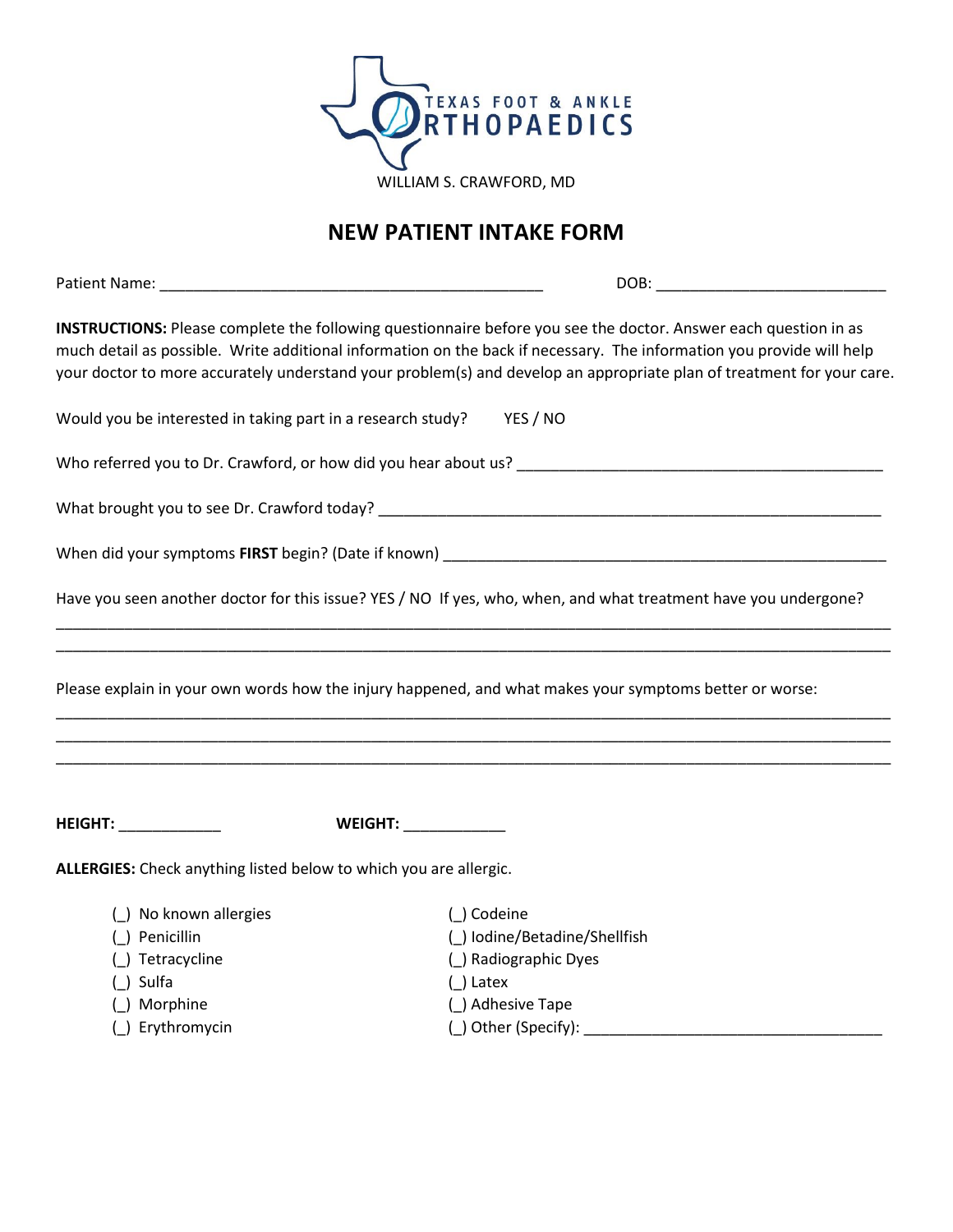| PHARMACY NAME & NUMBER: |  |  |
|-------------------------|--|--|
|-------------------------|--|--|

| Please circle any of the following medications which you have taken in the PAST:<br>Advil (Ibuprofen)<br>Naprosyn/Aleve (Naproxen)<br>Ultram<br>Mobic (Meloxicam)<br>Indocin (Indomethacin)<br>Voltaren<br>Lodine (Etodolac)<br>Aspirin<br>Arthrotec (Diclofenac)<br>Celebrex (Celecoxib)<br>Toradol (Ketorolac)<br>Please list any side effects you experienced while taking any of the above (please specify)<br><b>Gastric Ulcers</b> Gastric Bleeding<br>Diarrhea<br><b>Upset Stomach</b><br>Nausea<br>Vomiting<br>Are you currently taking any of the following blood-thinning medications on a regular basis?<br>Coumadin<br>Plavix<br>Xarelto<br>Aspirin<br>Heparin<br>Pradaxa<br>Lovenox<br>What medications are you CURRENTLY taking? (Please include all prescription and over the counter<br>medications)? You may use the back of the page, if needed, to list additional medications.<br>Medication<br>Frequency<br>Dose<br>PAST SURGICAL HISTORY: Please indicate the year of the surgery<br>(_) No previous surgeries<br>(_) Appendectomy | <b>PREVIOUS MEDICATIONS:</b> |  |  |  |
|----------------------------------------------------------------------------------------------------------------------------------------------------------------------------------------------------------------------------------------------------------------------------------------------------------------------------------------------------------------------------------------------------------------------------------------------------------------------------------------------------------------------------------------------------------------------------------------------------------------------------------------------------------------------------------------------------------------------------------------------------------------------------------------------------------------------------------------------------------------------------------------------------------------------------------------------------------------------------------------------------------------------------------------------------------|------------------------------|--|--|--|
|                                                                                                                                                                                                                                                                                                                                                                                                                                                                                                                                                                                                                                                                                                                                                                                                                                                                                                                                                                                                                                                          |                              |  |  |  |
|                                                                                                                                                                                                                                                                                                                                                                                                                                                                                                                                                                                                                                                                                                                                                                                                                                                                                                                                                                                                                                                          |                              |  |  |  |
|                                                                                                                                                                                                                                                                                                                                                                                                                                                                                                                                                                                                                                                                                                                                                                                                                                                                                                                                                                                                                                                          |                              |  |  |  |
|                                                                                                                                                                                                                                                                                                                                                                                                                                                                                                                                                                                                                                                                                                                                                                                                                                                                                                                                                                                                                                                          |                              |  |  |  |
|                                                                                                                                                                                                                                                                                                                                                                                                                                                                                                                                                                                                                                                                                                                                                                                                                                                                                                                                                                                                                                                          |                              |  |  |  |
|                                                                                                                                                                                                                                                                                                                                                                                                                                                                                                                                                                                                                                                                                                                                                                                                                                                                                                                                                                                                                                                          |                              |  |  |  |
|                                                                                                                                                                                                                                                                                                                                                                                                                                                                                                                                                                                                                                                                                                                                                                                                                                                                                                                                                                                                                                                          |                              |  |  |  |
|                                                                                                                                                                                                                                                                                                                                                                                                                                                                                                                                                                                                                                                                                                                                                                                                                                                                                                                                                                                                                                                          |                              |  |  |  |
|                                                                                                                                                                                                                                                                                                                                                                                                                                                                                                                                                                                                                                                                                                                                                                                                                                                                                                                                                                                                                                                          |                              |  |  |  |
|                                                                                                                                                                                                                                                                                                                                                                                                                                                                                                                                                                                                                                                                                                                                                                                                                                                                                                                                                                                                                                                          |                              |  |  |  |
|                                                                                                                                                                                                                                                                                                                                                                                                                                                                                                                                                                                                                                                                                                                                                                                                                                                                                                                                                                                                                                                          |                              |  |  |  |
|                                                                                                                                                                                                                                                                                                                                                                                                                                                                                                                                                                                                                                                                                                                                                                                                                                                                                                                                                                                                                                                          |                              |  |  |  |
|                                                                                                                                                                                                                                                                                                                                                                                                                                                                                                                                                                                                                                                                                                                                                                                                                                                                                                                                                                                                                                                          |                              |  |  |  |
|                                                                                                                                                                                                                                                                                                                                                                                                                                                                                                                                                                                                                                                                                                                                                                                                                                                                                                                                                                                                                                                          |                              |  |  |  |
|                                                                                                                                                                                                                                                                                                                                                                                                                                                                                                                                                                                                                                                                                                                                                                                                                                                                                                                                                                                                                                                          |                              |  |  |  |
|                                                                                                                                                                                                                                                                                                                                                                                                                                                                                                                                                                                                                                                                                                                                                                                                                                                                                                                                                                                                                                                          |                              |  |  |  |
|                                                                                                                                                                                                                                                                                                                                                                                                                                                                                                                                                                                                                                                                                                                                                                                                                                                                                                                                                                                                                                                          |                              |  |  |  |
|                                                                                                                                                                                                                                                                                                                                                                                                                                                                                                                                                                                                                                                                                                                                                                                                                                                                                                                                                                                                                                                          |                              |  |  |  |
|                                                                                                                                                                                                                                                                                                                                                                                                                                                                                                                                                                                                                                                                                                                                                                                                                                                                                                                                                                                                                                                          |                              |  |  |  |
|                                                                                                                                                                                                                                                                                                                                                                                                                                                                                                                                                                                                                                                                                                                                                                                                                                                                                                                                                                                                                                                          |                              |  |  |  |
|                                                                                                                                                                                                                                                                                                                                                                                                                                                                                                                                                                                                                                                                                                                                                                                                                                                                                                                                                                                                                                                          |                              |  |  |  |
|                                                                                                                                                                                                                                                                                                                                                                                                                                                                                                                                                                                                                                                                                                                                                                                                                                                                                                                                                                                                                                                          |                              |  |  |  |
|                                                                                                                                                                                                                                                                                                                                                                                                                                                                                                                                                                                                                                                                                                                                                                                                                                                                                                                                                                                                                                                          |                              |  |  |  |
|                                                                                                                                                                                                                                                                                                                                                                                                                                                                                                                                                                                                                                                                                                                                                                                                                                                                                                                                                                                                                                                          |                              |  |  |  |
|                                                                                                                                                                                                                                                                                                                                                                                                                                                                                                                                                                                                                                                                                                                                                                                                                                                                                                                                                                                                                                                          |                              |  |  |  |
|                                                                                                                                                                                                                                                                                                                                                                                                                                                                                                                                                                                                                                                                                                                                                                                                                                                                                                                                                                                                                                                          |                              |  |  |  |
|                                                                                                                                                                                                                                                                                                                                                                                                                                                                                                                                                                                                                                                                                                                                                                                                                                                                                                                                                                                                                                                          |                              |  |  |  |
|                                                                                                                                                                                                                                                                                                                                                                                                                                                                                                                                                                                                                                                                                                                                                                                                                                                                                                                                                                                                                                                          |                              |  |  |  |
|                                                                                                                                                                                                                                                                                                                                                                                                                                                                                                                                                                                                                                                                                                                                                                                                                                                                                                                                                                                                                                                          |                              |  |  |  |
|                                                                                                                                                                                                                                                                                                                                                                                                                                                                                                                                                                                                                                                                                                                                                                                                                                                                                                                                                                                                                                                          |                              |  |  |  |
|                                                                                                                                                                                                                                                                                                                                                                                                                                                                                                                                                                                                                                                                                                                                                                                                                                                                                                                                                                                                                                                          |                              |  |  |  |
|                                                                                                                                                                                                                                                                                                                                                                                                                                                                                                                                                                                                                                                                                                                                                                                                                                                                                                                                                                                                                                                          |                              |  |  |  |
|                                                                                                                                                                                                                                                                                                                                                                                                                                                                                                                                                                                                                                                                                                                                                                                                                                                                                                                                                                                                                                                          |                              |  |  |  |
|                                                                                                                                                                                                                                                                                                                                                                                                                                                                                                                                                                                                                                                                                                                                                                                                                                                                                                                                                                                                                                                          |                              |  |  |  |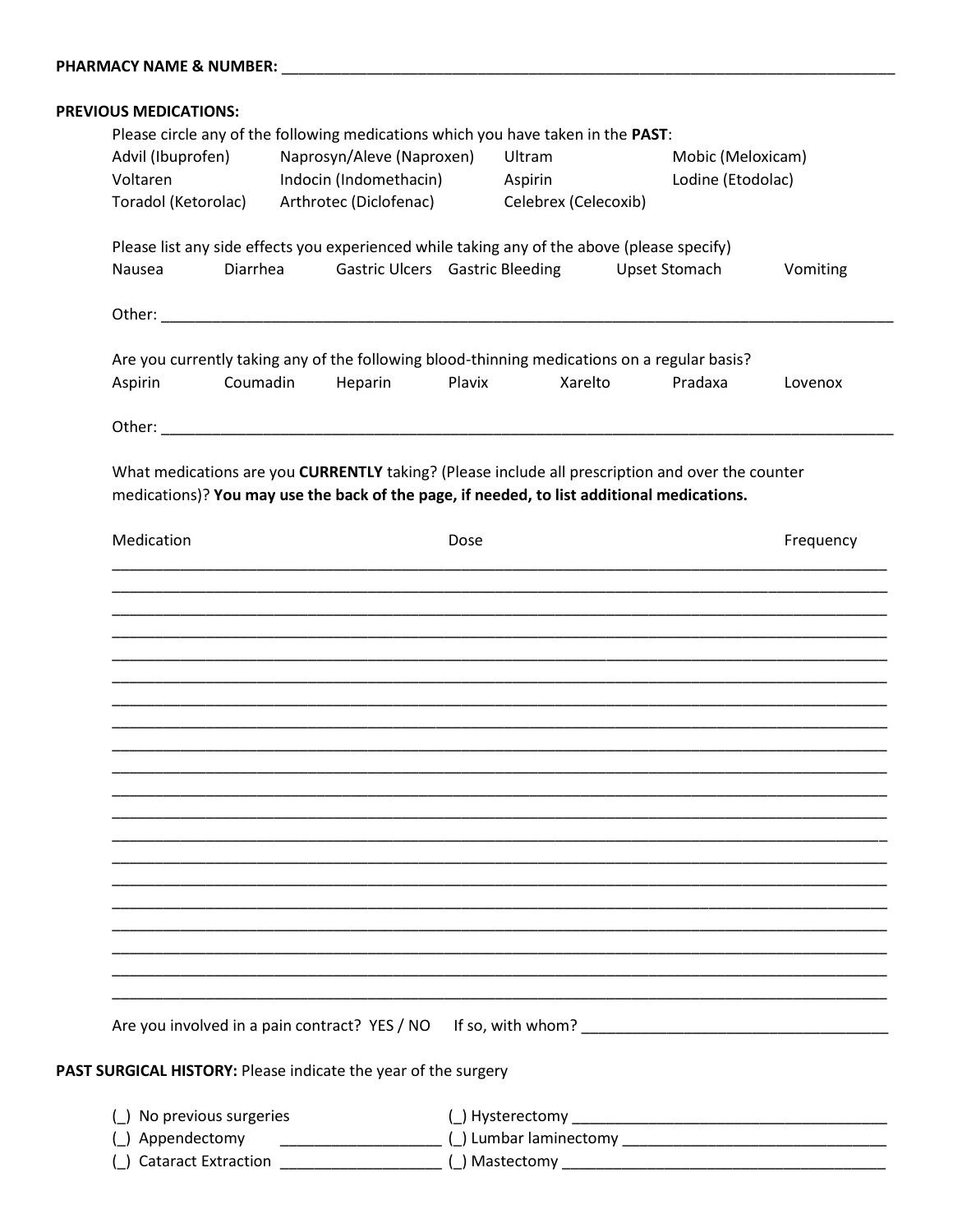(\_) Heart Surgery (CABG) \_\_\_\_\_\_\_\_\_\_\_\_\_\_\_\_\_ (\_) Tonsillectomy \_\_\_\_\_\_\_\_\_\_\_\_\_\_\_\_\_\_\_\_\_\_\_\_\_\_\_\_\_\_\_\_\_\_\_\_\_ (\_) Cardiac Stent \_\_\_\_\_\_\_\_\_\_\_\_\_\_\_\_\_\_\_\_\_\_\_\_ (\_) Prostate Surgery \_\_\_\_\_\_\_\_\_\_\_\_\_\_\_\_\_\_\_\_\_\_\_\_\_\_\_\_\_\_\_\_\_\_\_ (\_) Gall Bladder \_\_\_\_\_\_\_\_\_\_\_\_\_\_\_\_\_\_\_\_\_\_\_\_\_ (\_) Other (specify) \_\_\_\_\_\_\_\_\_\_\_\_\_\_\_\_\_\_\_\_\_\_\_\_\_\_\_\_\_\_\_\_\_\_\_\_ (\_) Hernia Repair \_\_\_\_\_\_\_\_\_\_\_\_\_\_\_\_\_\_\_\_\_\_\_\_ \_\_\_\_\_\_\_\_\_\_\_\_\_\_\_\_\_\_\_\_\_\_\_\_\_\_\_\_\_\_\_\_\_\_\_\_\_\_\_\_\_\_\_\_\_ (\_) Gastric Bypass \_\_\_\_\_\_\_\_\_\_\_\_\_\_\_\_\_\_\_\_\_\_\_ \_\_\_\_\_\_\_\_\_\_\_\_\_\_\_\_\_\_\_\_\_\_\_\_\_\_\_\_\_\_\_\_\_\_\_\_\_\_\_\_\_\_\_\_\_

PAST MEDICAL HISTORY: Check any medical problems that you have had. Indicate if the problem is current (even if it is being treated) or resolved

| (_) I have no known medical problems<br>(_) Hypertension (high blood pressure)<br>(_) Coronary artery disease<br>(_) Peripheral vascular disease<br>() Adult onset diabetes |                                               |            | (_) Tuberculosis<br>(_) Liver disease<br>() Seizure disorder<br>(_) Thyroid disease<br>(_) Emphysema                              |                                                                                                                                                           |
|-----------------------------------------------------------------------------------------------------------------------------------------------------------------------------|-----------------------------------------------|------------|-----------------------------------------------------------------------------------------------------------------------------------|-----------------------------------------------------------------------------------------------------------------------------------------------------------|
| (_) Childhood onset diabetes                                                                                                                                                |                                               |            | (_) COPD/Lung problems                                                                                                            |                                                                                                                                                           |
| () Past heart attack                                                                                                                                                        |                                               |            |                                                                                                                                   |                                                                                                                                                           |
| () Asthma                                                                                                                                                                   |                                               |            | (_) Overweight                                                                                                                    |                                                                                                                                                           |
| () Ulcers                                                                                                                                                                   |                                               |            | (_) Osteomyelitis                                                                                                                 |                                                                                                                                                           |
| () Hepatitis $A / B / C$                                                                                                                                                    |                                               |            |                                                                                                                                   |                                                                                                                                                           |
| () Cancer                                                                                                                                                                   |                                               |            | (_) Fibromyalgia                                                                                                                  |                                                                                                                                                           |
| (_) Blood Clot (DVT / PE)                                                                                                                                                   |                                               |            |                                                                                                                                   |                                                                                                                                                           |
| (_) Blood Transfusion (year) _________                                                                                                                                      |                                               |            |                                                                                                                                   |                                                                                                                                                           |
| $($ HIV/AIDS                                                                                                                                                                |                                               |            |                                                                                                                                   |                                                                                                                                                           |
| following? Please specify whom.<br>() None<br>() Cancer<br>(_) Leukemia<br>() Stroke<br><b>SOCIAL HISTORY:</b>                                                              | (_) Heart Disease (_) Colitis<br>(_) Diabetes |            | (_) Hypertension (_) Hypothyroidism (_) Tuberculosis<br>(_) Rheumatic Fever (_) Bleeding tendency (_) Alcoholism<br>$(\_)$ Asthma | FAMILY HISTORY: Has anyone in your immediate family (mother, father, sister, brother, children) had any of the<br>(_) Seizure disorder<br>$\bigcup$ Other |
|                                                                                                                                                                             |                                               |            |                                                                                                                                   |                                                                                                                                                           |
| ALCOHOL: How much alcohol do you consume?                                                                                                                                   |                                               |            |                                                                                                                                   |                                                                                                                                                           |
| () I'm a non-drinker                                                                                                                                                        |                                               |            | (_) I Drink weekends only                                                                                                         | () Average 3-5 drinks/day                                                                                                                                 |
|                                                                                                                                                                             |                                               |            | (_) I'm a recovering alcoholic (_) Average 1-2 drinks/day                                                                         | (_) More than 6 drinks/day                                                                                                                                |
|                                                                                                                                                                             |                                               |            | (_) I drink only occasionally (_) Average 2-3 drinks/day                                                                          |                                                                                                                                                           |
| NICOTINE: Check all that apply                                                                                                                                              |                                               |            |                                                                                                                                   |                                                                                                                                                           |
| (_) I do not use nicotine                                                                                                                                                   |                                               |            |                                                                                                                                   |                                                                                                                                                           |
|                                                                                                                                                                             |                                               |            |                                                                                                                                   | (_) I am a former smoker: _________packs per day for ________ years. I stopped in (year) ___________                                                      |
|                                                                                                                                                                             |                                               |            | (_) I am a current smoker: _________ packs per day for _________ years                                                            |                                                                                                                                                           |
|                                                                                                                                                                             |                                               |            |                                                                                                                                   | (_) I use other nicotine (dip / chew / E cigarette / vapor / gum / patch)                                                                                 |
| DRUGS: Do you or have you ever used illicit drugs?                                                                                                                          |                                               |            | YES / NO                                                                                                                          |                                                                                                                                                           |
| () Recreational                                                                                                                                                             |                                               |            | (_) Marijuana                                                                                                                     | () Methamphetamines                                                                                                                                       |
| Cocaine                                                                                                                                                                     |                                               | (_) Heroin |                                                                                                                                   | (_) Other (specify) ______                                                                                                                                |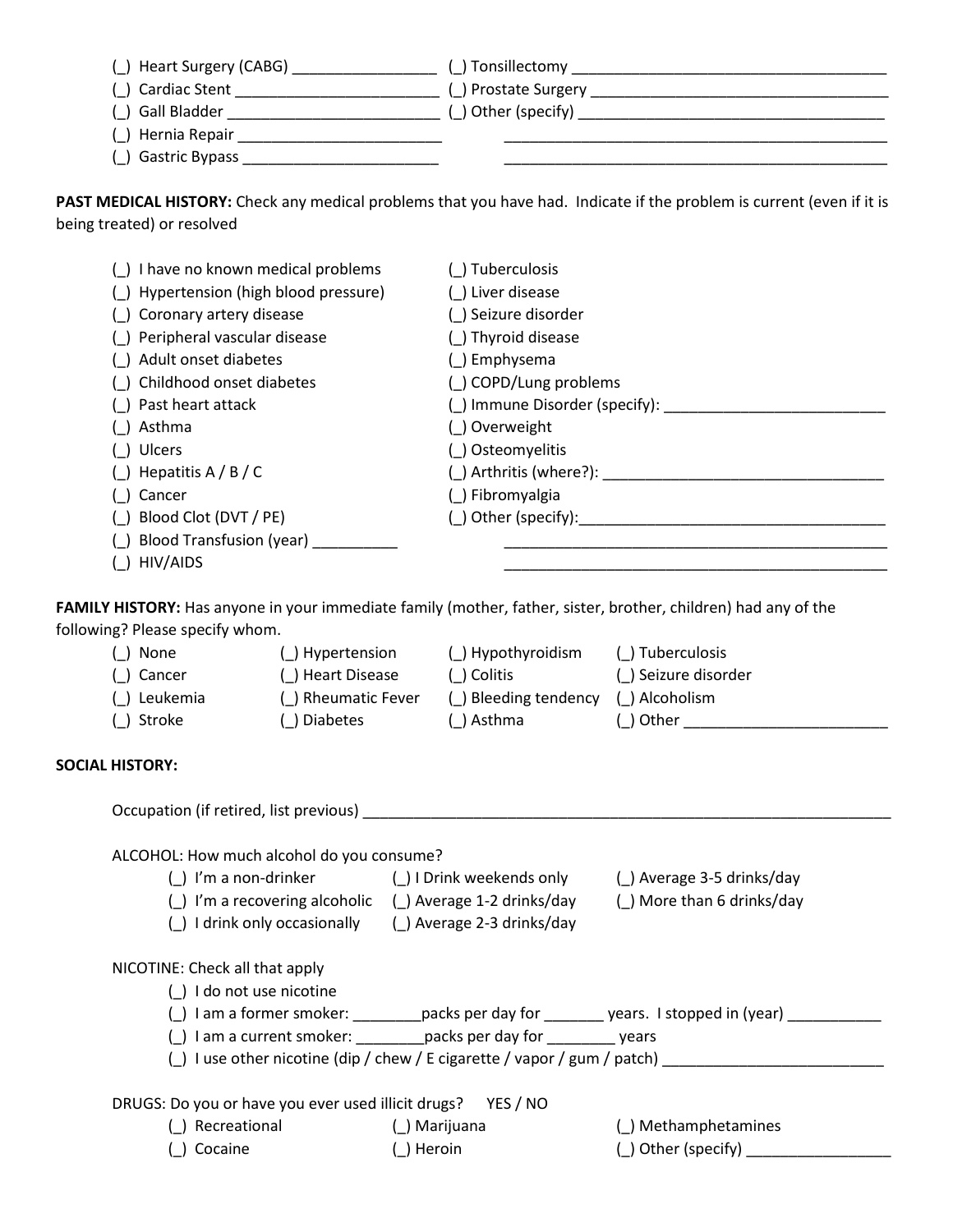| REVIEW OF SYSTEMS: Have you recently experienced any of the following? |
|------------------------------------------------------------------------|
|------------------------------------------------------------------------|

| General:  |                      |          | Gastrointestinal:                  |          |
|-----------|----------------------|----------|------------------------------------|----------|
|           | Weight gain          | YES / NO | Nausea                             | YES / NO |
|           | Weight loss          | YES / NO | Vomiting                           | YES / NO |
|           | Fever                | YES / NO | Change in bowel habits YES / NO    |          |
|           | Chills               | YES / NO | Heartburn                          | YES / NO |
|           | <b>Night Sweats</b>  | YES / NO |                                    |          |
|           |                      |          | Respiratory:                       |          |
| Skin:     |                      |          | Shortness of breath                | YES / NO |
|           | Change in moles      | YES / NO | Coughing/Wheezing                  | YES / NO |
|           | Rash                 | YES / NO |                                    |          |
|           |                      |          | Cardiovascular:                    |          |
| Eyes:     |                      |          | Chest pain                         | YES / NO |
|           | Loss of vision       | YES / NO | Palpitations                       | YES / NO |
|           | Double/Blurry vision | YES / NO | Fainting                           | YES / NO |
|           | Ear/Nose/Throat:     |          | Genitourinary:                     |          |
|           | <b>Hearing loss</b>  | YES / NO | Frequent urination                 | YES / NO |
|           | Nose bleeds          | YES / NO | Difficulty with urination YES / NO |          |
|           |                      |          | Blood in urine                     | YES / NO |
| Vascular: |                      |          | Psychiatric                        |          |
|           | Swelling in legs     | YES / NO | Anxiety                            | YES / NO |
|           | <b>Blood clots</b>   | YES / NO | Depression                         | YES / NO |
|           |                      |          | Confusion                          | YES / NO |
|           | Musculoskeletal:     |          | Memory loss                        | YES / NO |
|           | Muscle weakness      | YES / NO |                                    |          |
|           | <b>Stiffness</b>     | YES / NO | Neurologic:                        |          |
|           | Joint pain           | YES / NO | <b>Dizziness</b>                   | YES / NO |
|           |                      |          | Burning/tingling                   | YES / NO |
|           |                      |          |                                    |          |

The doctor will discuss your current problem with you in detail. The following questions are intended to give an overview of how it is affecting you now. Please select the *best* choice for each item below.

#### Do you have pain?

- (\_) None
- (\_) Mild, occasional
- (\_) Moderate, daily
- (\_) Severe, almost always present

#### What is your activity level?

- (\_) No limitations, no support
- (\_) No limitations of daily activities, limitation of recreational activities, no support
- (\_) Limited daily and recreational activities, cane
- (\_) Severe limitation of daily and recreational activities, walker, crutches, wheelchair, brace

#### Footwear requirements

- (\_) Fashionable, conventional shoes, no insert(s) required
- (\_) Comfort footwear and/or shoe insert
- (\_) Modified shoes or brace